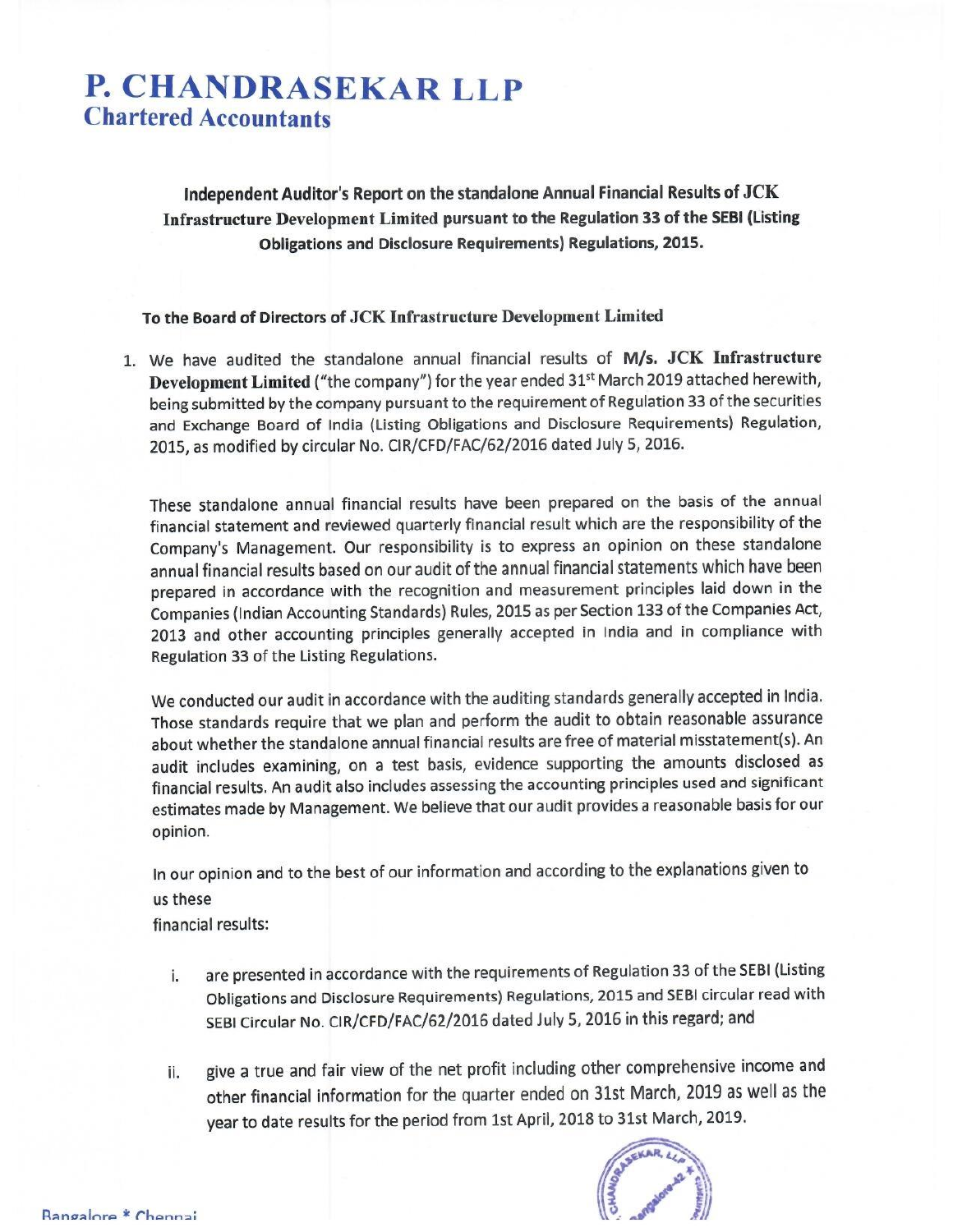We report that these financial results for the quarter ended on 31st March, 2019, are the balancing and derived figures between the audited figures in respect of the year ended 31st March, 2019 and the published year to date figures up to 31st December, 2018 being the date of the end of the third quarter of the current financial year, which were subjected only to limited review as required under Regulation 33 of the SEBI (Listing Obligations and Disclosure Requirements) Regulations, 2015.

Place: Bangalore Date: 20.05.2019

For P. Chandrasekar LLP **Chartered Accountants** FRN No: 000580S/S200006

CHANDRAS Cand P. Chandrasekar  $\star$  Bengal Partner Membership No: 026037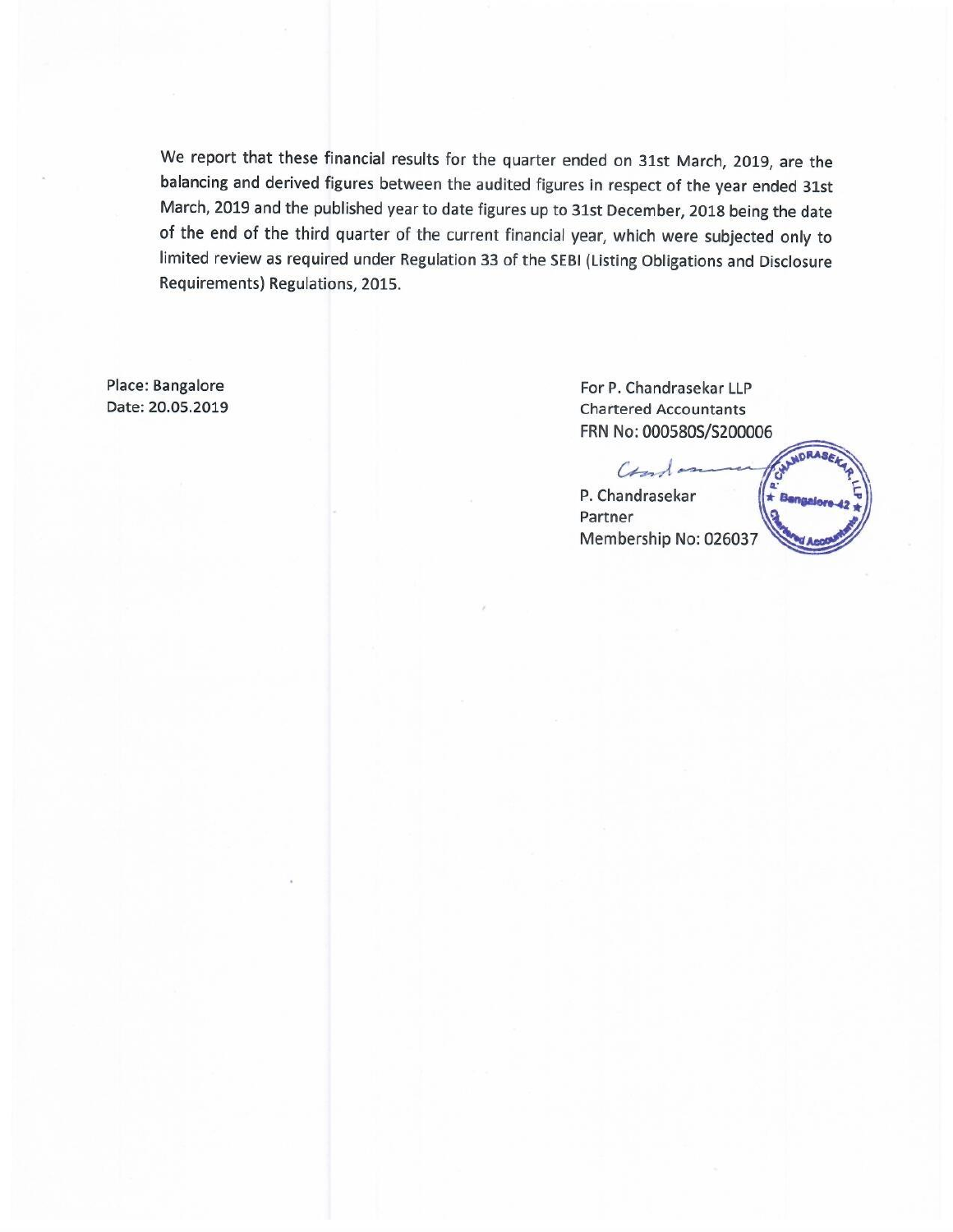## JCK INFRASTRUCTURE DEVELOPMENT LIMITED (Formerly known as KAP CHEM LIMITED) **CIN:L70102KA1979PLCO03590**

### Regd Office 309-10, FIRST FLOOR, WEST MINSTER BUILDING, 13 CUNNINGHAM ROAD, BENGALURU - 560 052 STATEMENT OF AUDITED FINANCIAL RESULTS FORTHE QUARTER AND YEAR ENDED ON 31ST MARCH 2019

|                |                                                      |                              |                                        |                                                               | (Amount in Lakhs)                                      |                                                    |
|----------------|------------------------------------------------------|------------------------------|----------------------------------------|---------------------------------------------------------------|--------------------------------------------------------|----------------------------------------------------|
| Sl.No          | <b>PARTICULARS</b>                                   | 3 Months Ended<br>31.03.2019 | 3 Months<br><b>Ended</b><br>31.12.2018 | <b>Corresponding 3</b><br>months Ended<br>ended<br>31.03.2018 | Year to date<br>figures period<br>ended 31.03.<br>2019 | <b>Previous</b><br><b>Year Ended</b><br>31.03.2018 |
|                |                                                      | Audited                      | Unaudited                              | Audited                                                       | Audited                                                | Audited                                            |
| 1              | Revenue from Operations                              | 184.53                       | 322.65                                 | 97.54                                                         | 1612.62                                                | 508.53                                             |
| $\overline{2}$ | Other Income                                         | 26.82                        | 1.21                                   | 17.85                                                         | 27.94                                                  | 24.79                                              |
| 3              | Total Income $(1)+(2)$                               | 211.35                       | 323.86                                 | 115.39                                                        | 1640.57                                                | 533.32                                             |
| 4              | <b>Expenses</b>                                      |                              |                                        |                                                               |                                                        |                                                    |
| (a)            | Cost of Land and Development Charges                 | 71.78                        | 83.13                                  | 25.67                                                         | 694.35                                                 | 135.75                                             |
| (b)            | Purchases of Stock In Trade                          |                              |                                        |                                                               |                                                        |                                                    |
| (c)            | Changes in inventories of Finished Goods             |                              |                                        |                                                               |                                                        |                                                    |
| (d)            | <b>Employee Benefits Expenses</b>                    | 35.62                        | 40.97                                  | 34.42                                                         | 147.02                                                 | 127.29                                             |
| (e)            | Depreciation & Amortisation Exp                      | 6.35                         | 6.49                                   | 5.65                                                          | 24.71                                                  | 23.09                                              |
| (f)            | Other Expenses                                       | 331.99                       | 34.32                                  | 24.95                                                         | 421.26                                                 | 95.43                                              |
| (g)            | <b>Finance Cost</b>                                  | 7.23                         | 6.69                                   | 17.06                                                         | 46.82                                                  | 66.37                                              |
|                | <b>Total Expenses</b>                                | 452.98                       | 171.61                                 | 107.75                                                        | 1334.16                                                | 447.93                                             |
|                | Profit from Ordinary Activities after Finance        |                              |                                        |                                                               |                                                        |                                                    |
| 5              | <b>Cost but before Exceptional Items</b>             | $-241.63$                    | 152.26                                 |                                                               | 306.41                                                 | 85.39                                              |
| 6              | <b>Exceptional items</b>                             | 0                            |                                        | 7.64<br>0                                                     |                                                        |                                                    |
| $\overline{7}$ | Profit From Ordinary Activities before Tax           | $-241.63$                    | 0<br>152.26                            | 7.64                                                          | 0<br>306.41                                            | 01<br>85.39                                        |
| 8              |                                                      |                              |                                        |                                                               |                                                        |                                                    |
|                | <b>Tax Expenses</b><br>(a) Current Tax               | $-49.74$                     | 31.35                                  | 3.80                                                          | 63.08                                                  | 18.62                                              |
|                | (b) Deferred Tax                                     | $-0.34$                      | $-0.12$                                | $-1.42$                                                       | 0.21                                                   | $-3.42$                                            |
|                | <b>Total Tax Expenses</b>                            | $-50.09$                     | 31.23                                  | 2.38                                                          | 63.29                                                  | 15.20                                              |
|                | Net Profit (+)/Loss (-) from Ordinary Activites      |                              |                                        |                                                               |                                                        |                                                    |
| 9              | after Tax                                            | $-191.54$                    | 121.03                                 | 5.26                                                          | 243.12                                                 | 70.19                                              |
| 10             | Other Comprehensive Income (OCI)                     |                              |                                        |                                                               |                                                        |                                                    |
|                | a) Items that will not be reclassified to Profit ot  |                              |                                        |                                                               |                                                        |                                                    |
|                | Loss (Net of Tax)                                    |                              |                                        |                                                               |                                                        |                                                    |
|                | b) Items that will be reclassified to Profit ot Loss |                              |                                        |                                                               |                                                        |                                                    |
|                | (Net of Tax)                                         |                              |                                        |                                                               |                                                        |                                                    |
| 11             | <b>Total Comprehensive Income (OCI)</b>              |                              |                                        |                                                               |                                                        |                                                    |
| 12             | <b>Details of Equity Share capital</b>               |                              |                                        |                                                               |                                                        |                                                    |
|                | Paid Up Equity Share Capital                         | 416.67                       | 416.67                                 | 416.67                                                        | 416.67                                                 | 416.67                                             |
|                | Face value                                           | ₹10                          | ₹10                                    | ₹10                                                           | ₹10                                                    | ₹10                                                |
|                | Reserves (Excluding Revaluation Reserves as per      |                              |                                        |                                                               |                                                        |                                                    |
|                | Balance Sheet ) as shown in the Audited Balance      |                              |                                        |                                                               |                                                        |                                                    |
|                | Sheet of the previous year                           |                              |                                        |                                                               |                                                        | 131.74                                             |
|                | <b>EPS from Continuing Operations</b>                |                              |                                        |                                                               |                                                        |                                                    |
|                | - Basic                                              | 2.90                         | 2.90                                   | 0.26                                                          | 5.83                                                   | 5.35                                               |
|                | - Diluted                                            | 2.90                         | 2.90                                   | 0.26                                                          | 5.88                                                   | 5.35                                               |
|                |                                                      |                              |                                        |                                                               |                                                        |                                                    |

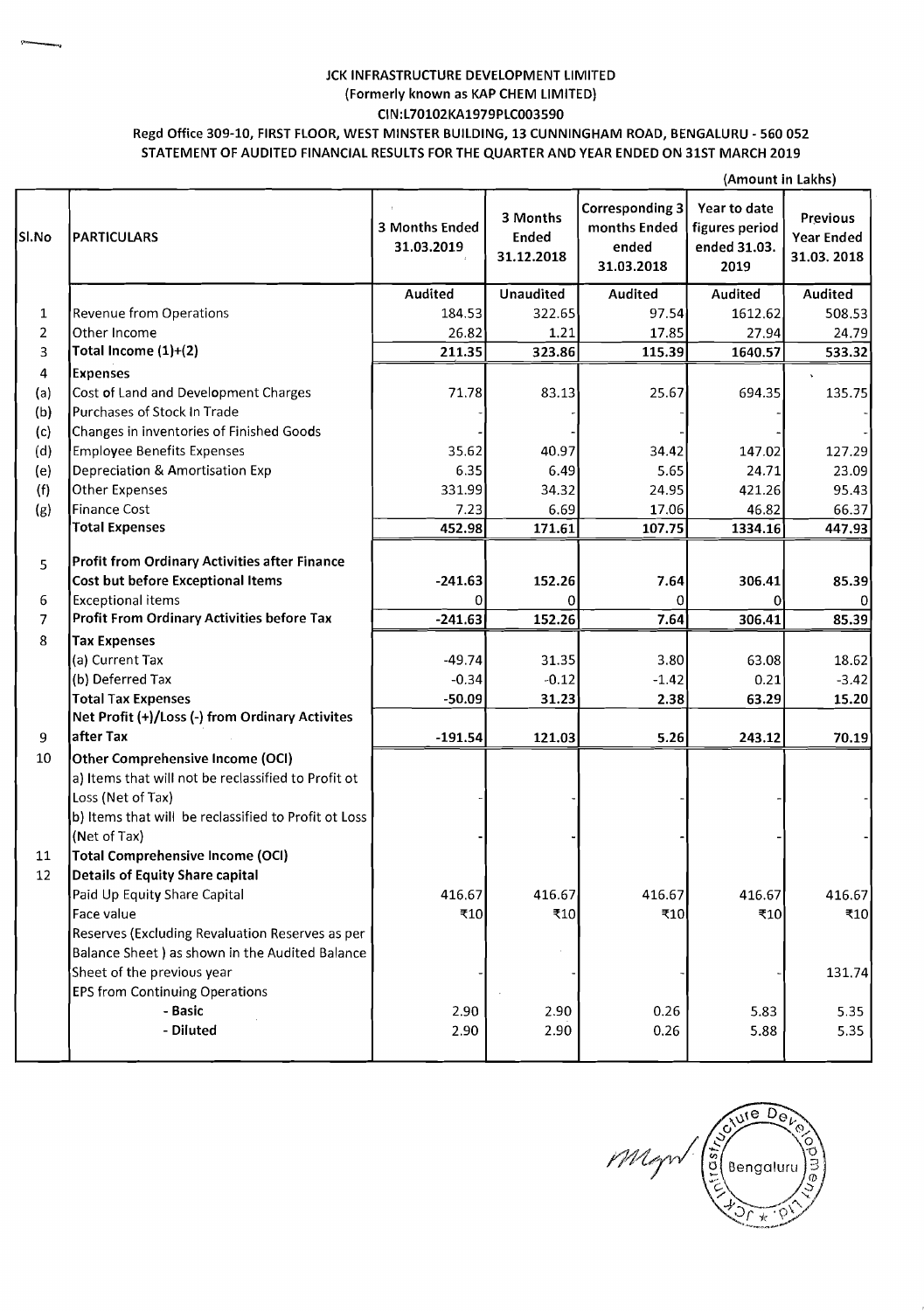**Notes** 

**1** 

The Standalone financial results for the quarter and year ended 31 March 2019 have been audited by Statutory Auditors of the Company and they have issued an unmodified audit report. The Audit report of the Statutory Auditors is being filed with Metropolitan Stock Exchange of India (MSEI) is also available on the Company's Website WWW.JCKGROUP.IN. The figures for the Quarter ended 31st March 2019 and the corresponding quarter ended in the previous year are the balancing figures between the audited figures in respect of the full final year and published year to date figures upto the end of the third quarter of the relevant financial year. Also, the figures upto the end of third quarter has only been reviewed and not subjected to audit.

2

The Audited Standalone Financial results for the Quarter and Year ended 31st March 2019 have been reviewed by the Audit Committee and approved by the Board in their meeting held on 20th May 2019. The information presented above is prepared above in accordance with the Indian Accounting Standards (Ind AS) as prescribed under section 133 of the companies Act, 2013 read with Rule 3 of the Companies (Indian Accounting Standards) Rules, 2015 and Companies (Indian Accounting Standards) Amendement Rules 2016. The above Audited Standalone Financial results are filed with Stock Exchange under Regulation 33 of SEBl (Listing and Other Disclosure Requirements) Regulations, 2015 and are available on the Stock Exchange Website.

**3** Position of Investor Complaints for the quarter ended 31.03.2019

| <b>Particulars</b>          | No of Complaints |
|-----------------------------|------------------|
| Pending as on 01.01.2019    |                  |
| Received during the Quarter |                  |
| Resolved during the Quarter |                  |
| Pending as on 31.03.2019    |                  |

- 4 The previous quarter's / year's figures have been regrouped / rearranged wherever necessary to make it comparable with the current quarter / Period
- <sup>5</sup> The Board Of Directors of the Company have recommended a dividend of 5% on Equity Shares of Rs. 10 each for the year ended 31st March 2019.

Place: Bangalore Date: 20.05.2019

Benaalu

 $m_{\gamma}$ 

Krishan **Ƙa**pur Managing Director DIN: 05183136